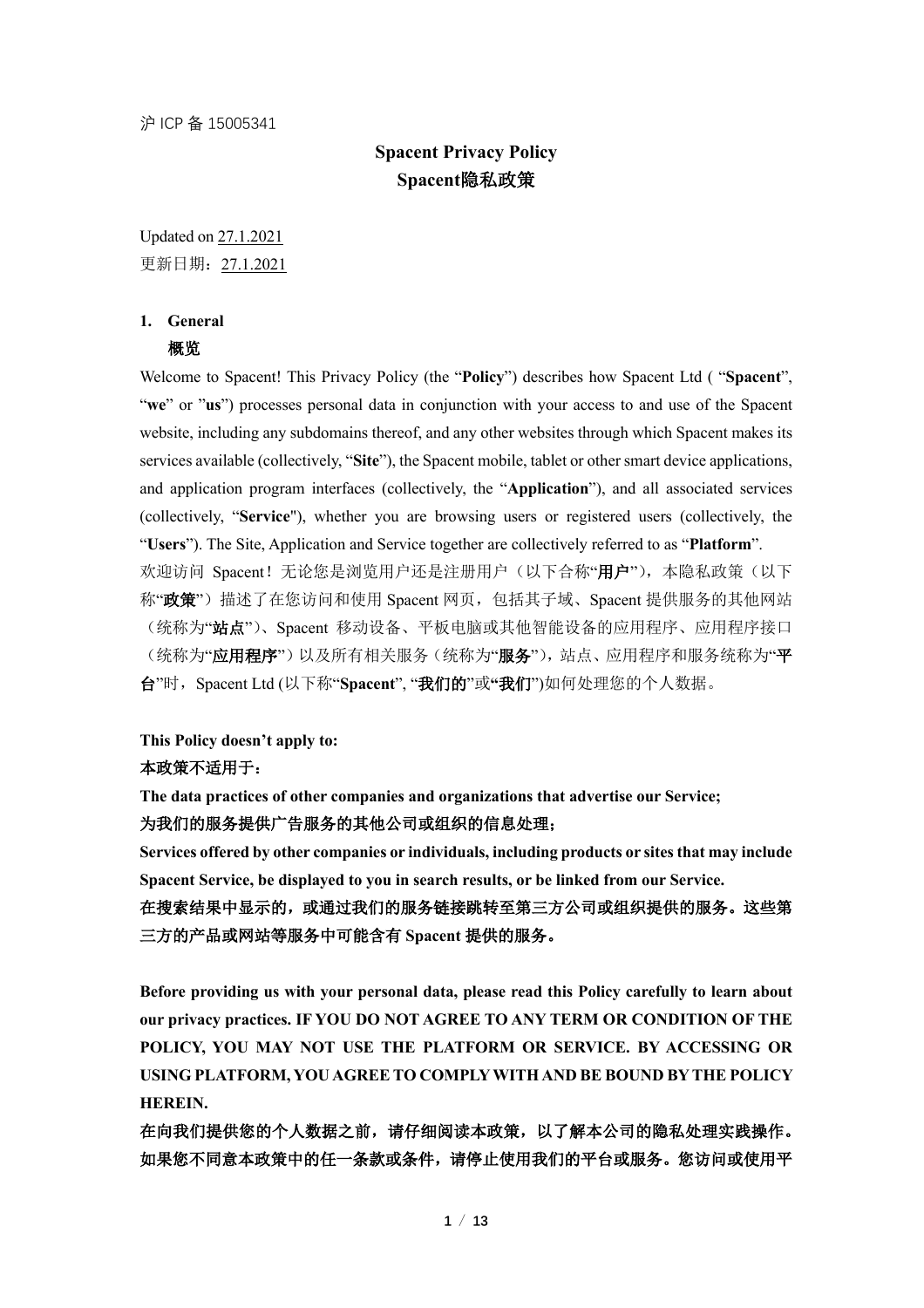## 台表示您同意遵守本政策并受其约束。

# **2. Data Controller and Contact Information** 数据控制人和联系方式

If your country of residence is People's Republic of China, and you request or provide a reservation of a specific location, room, site, or other area within a work environment (the "**Space**") located in PRC via our Service, the Data Controller is the Spacent entity set out below for that transaction. 如果您的居住地为中华人民共和国,并且您通过我们的服务寻求或提供位于中国特定位置、 空间、地点或其他区域的工作环境("空间")的预定,则数据控制人为该等交易的以下 Spacent 实体。

**Name:** Spacent Ltd.

姓名: Spacent Ltd.

**Address:** Yliopistonkatu 4, 00100 Helsinki, Finland

地址:芬兰赫尔辛基00100大学街4号

**Contact information:** hello@spacent.com

联系方式: hello@spacent.com

# **3. What Data Do We Process?** 我们处理哪些数据?

We process the following personal data of Users using the Service: 对于使用本服务的用户,我们会处理以下个人数据:

- 1) **User Data**, such as name of the User or your company and company's contact person, address, telephone number, email address and data relating to the payment instrument and invoicing. 用户数据,如用户姓名、您的工作单位和联系人姓名、地址、电话号码、电子邮件地址 以及与支付和开具发票相关的数据。
- 2) **Log Data**, such as the IP address of your device, name and identification number of your device, operating system version, the configuration of the App when utilizing our Service, the time and date of your use of the Service, cookies and other statistics. 日志数据,如您使用设备的IP地址、设备名称和设备识别号、操作系统版本、使用本服

务时应用程序的配置、您使用本服务的时间和日期、Cookie和其他统计数据。

- 3) **Property Data,** such as **bank account, authentication data (password), credit records, credit data, and transaction and consumption records.** 财产数据,如银行账户、认证数据(密码)、信用记录、信用数据、交易和消费记录。
- 4) **Location Data,** such as **data we collect when you turn on your device's location feature and use our location-based Service. This includes your geographical position data collected via GPS or WIFI, your address data contained in the account data you provide to us, and shared data uploaded by you or others showing your current or previous location.** 地理位置数据,例如我们在您打开设备的定位功能并使用我们提供的需定位的服务时收 集的数据。这包括通过**GPS**或**WIFI**收集的您的地理位置数据、您提供给我们的账户数据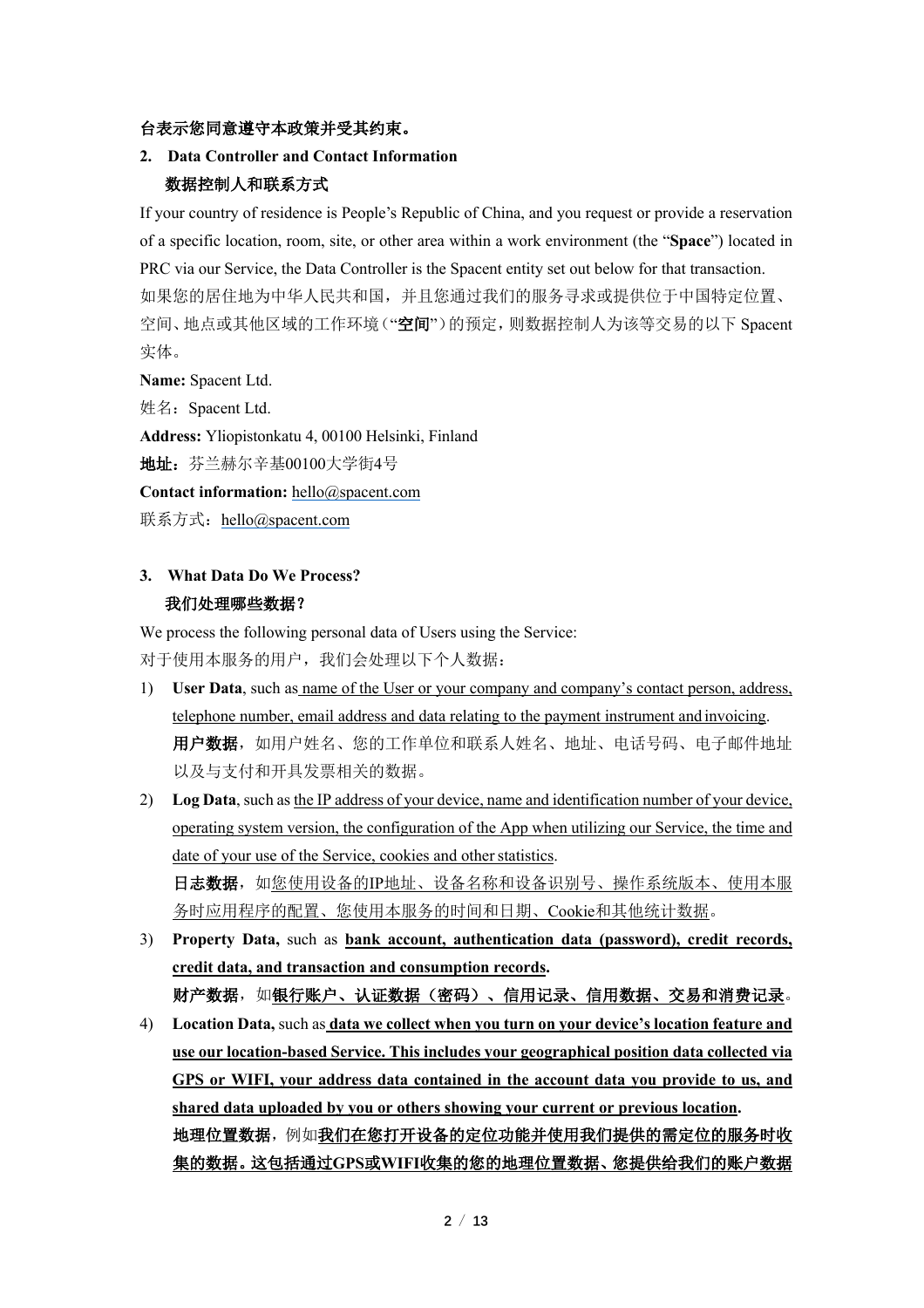## 中包含的地址数据,以及您或其他人上传的显示您当前或以前的位置的共享数据。

- 5) **Data of the customer relationship and account,** such as data of past and current contracts and orders, correspondence with the User and other data which the User voluntarily provides when creating an account or modifying it or when providing feedback on our Service. 客户关系和账号的数据,例如之前和当前的合同和订单的数据、与用户的通信以及用户 在创建账号、修改账号或对我们的服务提供反馈时自愿提供的其他数据。
- **6) Data regarding your direct marketing opt-in or opt-out.** 有关您选择加入或退出直接营销的数据。
- **7) Data gathered with the data subject's consent.** 在数据主体同意的情况下收集的数据。
- **8) Other important data.**

## 其他重要数据。

Some of the personal data we collect are necessary for the proper performance of our Service. In order to register as a User, you need to provide us with the user data mentioned above. Processing of certain types of your personal data requires your consent, such as processing for electronic direct marketing purposes and processing of your location data. Your consent for processing of your location data is also necessary for the proper performance of the Service.

我们收集的部分个人数据是我们提供妥善服务所必需的。为了成为注册用户,您需要向我们 提供上述的用户数据。处理您某些类型的个人数据需要您的同意,例如出于电商营销目的的 数据处理或对您地理位置数据的处理。您同意我们处理您的地理位置数据也是我们提供妥 善服务的必要条件。

# **4. How Do We Collect Your Data?** 我们如何收集您的数据?

The legal basis for the processing of your personal data are the agreement between you and us for providing the Service, our legitimate interests (e.g., customer relationship management and the delivery of our Service) and your consent. There are four general categories of data we collect: 处理您的个人数据的法律依据是您和我们之间就提供服务达成的协议、我们的合法权益( 例如客户关系管理和提供的服务)以及您的同意。我们收集的数据有四大类:

- 1) Data provided by you when you register as a User of our Service or when you voluntarily provide feedback on our Platform or via other means of communication; 当您为使用服务而成为我们的注册用户时或当您自愿通过我们平台或以其他方式提供反 馈时,您所提供的数据;
- 2) Data that is gathered automatically when you use our Service; 当您使用我们的服务时自动收集的数据;
- 3) Data that is gathered during the period when the storage of cookies on your device is enabled; 启用设备上的cookie存储功能期间收集的数据。
- 4) Data that is gathered from third-party service providers.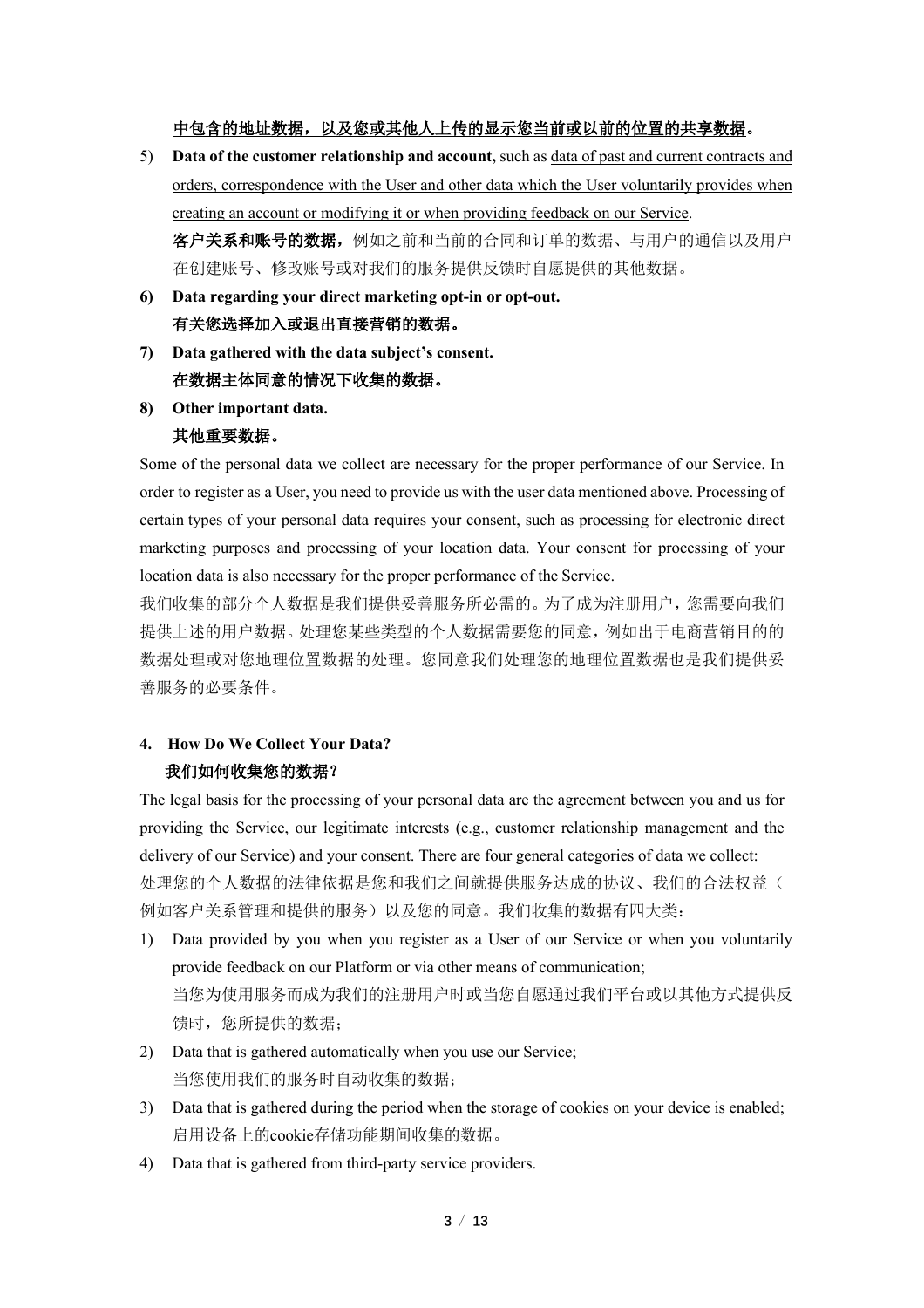从第三方服务提供商处收集的数据。

**You understand and agree that we do not have to obtain consent from you for collecting and using your data in following cases:** 

# 您理解并同意,我们在下列情况下收集和使用您的数据无须征得您的同意:

- a) In connection with the fulfillment of obligations under laws or regulations; 与履行法律或法规规定的义务有关的;
- b) Directly related to national security or national defense; 与国家安全和国防安全直接相关的;
- c) Directly related to public security, public health or major public interests; 与公共安全、公众健康或重大公共利益直接相关的;
- d) Directly related to criminal investigations, prosecutions, trials or execution of court decisions; 与刑事侦查、起诉、审判或法院判决执行直接相关的;
- e) For the purpose of safeguarding the life, property or other significant legitimate rights and interests of Users or other individuals, and it is hard to obtain consent from the personal data subjects;

为保护用户或其他个人的生命财产及其他重大合法权益,但又难以征得个人数据主体同 意的;

- f) The personal data is disclosed to the public by data subjects, and 数据主体自行向社会公开个人数据的;及
- g) The collecting and using of personal data are essential to maintaining safe and stable operation of the product or Service provided, such as the discovery and handling of product or Service failures.

个人数据的收集和使用对于维护我们提供的产品或服务的安全和稳定运行至关重要,例 如发现、处理产品或服务故障。

# **5. How We Use the Data We Collect** 我们如何使用所收集的数据

We may use data collected through Spacent Platform to: 通过Spacent平台收集的数据可能用于:

# **1) Provide you with the requested Service**

# 提供您所需求的服务

We use the data we have to provide Service to you, such as creating a User Account, processing your Space posting or reservation request, and communicating with you about Service requested. 当我们向您提供服务时会使用收集到的数据,例如创建用户账户、处理您的空间发布或 预订请求以及与您沟通所需服务时。

**2) Maintain and improve our Service**  保持和改进我们的服务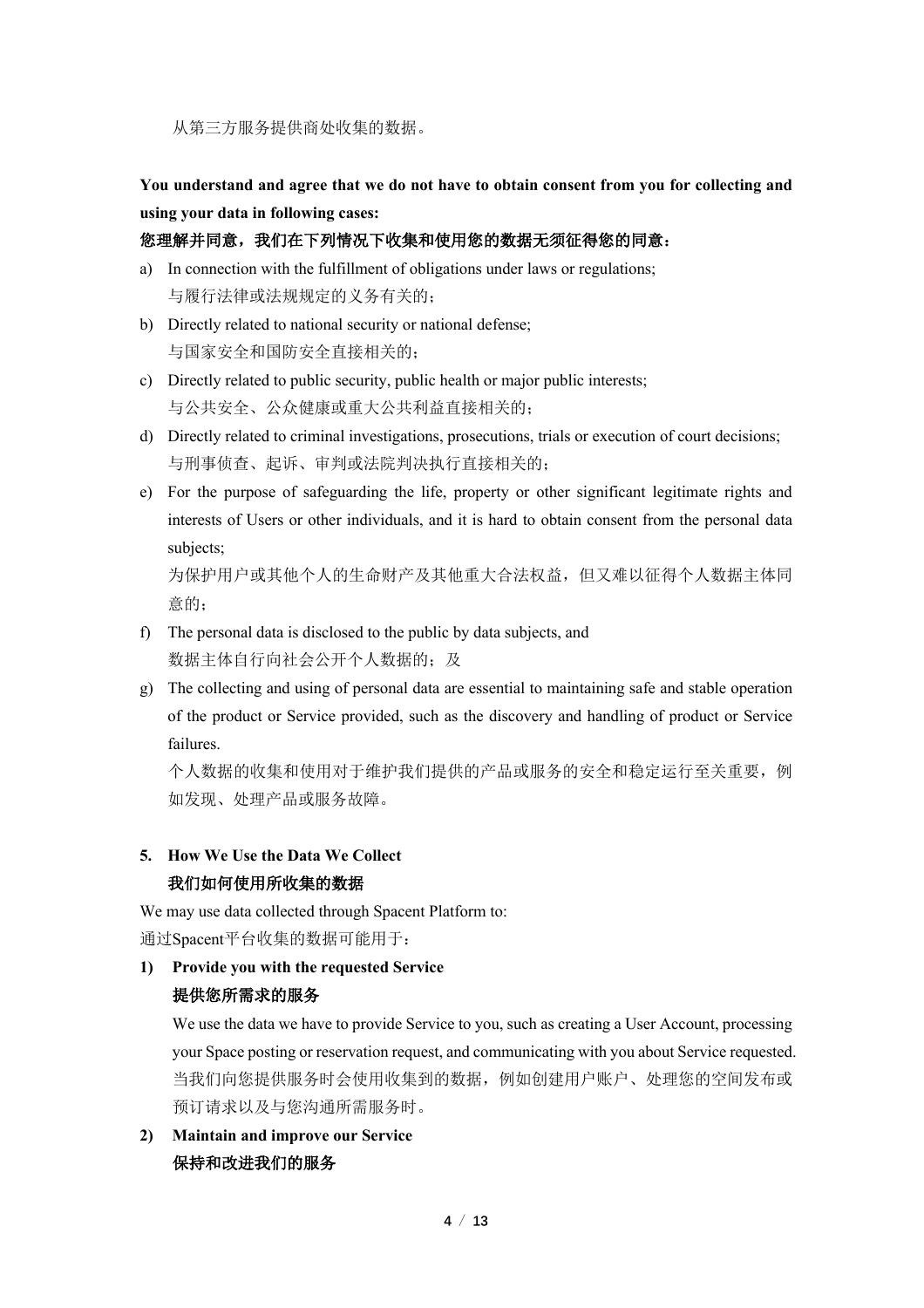We use the data we have to operate, protect, improve, and optimize the Spacent Platform and experience, such as by performing analysis and conducting research.

我们使用我们拥有的数据来操作、保护、改进和优化Spacent平台和用户体验,例如对数 据进行分析和研究。

## **3) Protect the security of you and our Platform**

## 保护您和我们的平台的安全

We use the data we have to verify accounts and activities, combat harmful conduct, detect and prevent spam and other bad experiences, maintain the integrity of our Service, and promote safety and security on and off of Spacent Platform. For example, we use data we have to investigate suspicious activity or violations of our terms or policies, or to detect when someone needs help.

我们使用我们拥有的数据来验证账户和管理活动,打击有害行为,检测和防止垃圾邮件 和其他不良体验,以维护我们服务的完整性,以及促进Spacent平台的安全。例如,我们 使用数据来调查可疑活动或调查违反我们的条款或政策的行为,或者检测用户何时需要 帮助。

**4) Exercise a right or obligation conferred or imposed by law, including responding to request and legal demands**

## 行使法律赋予的权利或要求的义务,包括回应要求和法律要求

**5) Provide personalized Service, including content and ads**

# 提供个性化服务,包括定制内容和广告

We use the data we collect to customize our Service for you, including providing recommendations, personalized content, and customized search results. For example, Spacent may use data like your log data to suggest Space you might like.

我们使用我们收集的数据来为您定制我们的服务,包括提供建议、个性化内容和自定义 搜索结果。例如,Spacent可能使用您的日志数据向您推荐您可能喜欢的空间。

Depending on your settings, we may also show you personalized ads based on your interests. You can control what data we use to show you ads by visiting your ad settings.

根据您的设置,我们也可能根据您的兴趣向您显示个性化广告。您可以通过访问您的广 告设置来控制我们用以显示广告的数据。

We don't show you personalized ads based on sensitive categories, such as race, religion, sexual orientation, or health.

我们不会向您显示基于敏感信息的个性化广告,如涉及种族、宗教、性取向或健康状况。

We don't share data that personally identifies you with advertisers, such as your name or email, unless you ask us to.

除非您要求我们,否则我们不会与广告商共享您的个人身份数据,例如您的姓名或电子 邮件。

## **6. How Do We Share and Disclose Your Personal Data**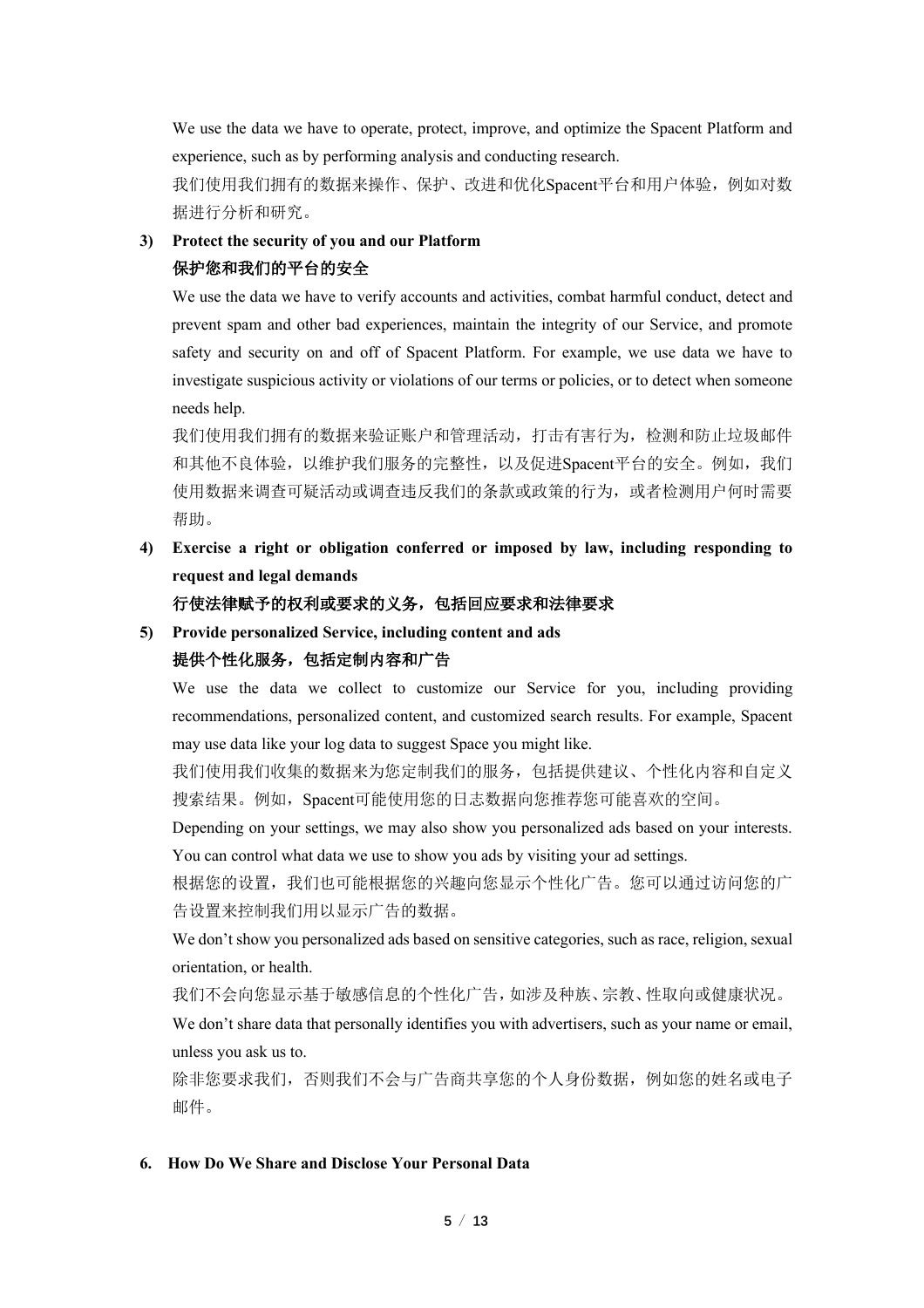## 我们如何共享和披露您的个人信息

1) **Sharing between Users**

# 用户之间的共享

To help facilitate bookings or other interactions between Users, we may need to share certain data, including personal data, with other Users, as it is necessary for the adequate performance of the Service between you and us, such as:

为了协助预订或方便用户之间的互动,我们可能需要与其他用户共享某些数据,包括其 个人数据,因为这是充分履行您和我们之间的服务所必需的,例如:

When you as a Guest submit a reservation request, certain data about you is shared with the Space Operator, including your profile, full name, your cancellation history, and other data you agree to share.

当您作为客人提交预订请求时,您的某些信息将与空间运营商共享,包括您的个人资料、 姓名、取消预订历史记录以及其他您同意共享的数据。

When you as a Space Operator publish Space through the Platform, certain data is shared with the Guest (and the additional Guests they may invite, if applicable) to coordinate the reservation, such as your profile, full name and phone number of your contact person.

当您作为空间运营商在平台发布空间时,我们会与客户(以及他们可能额外邀请的客户, 如有)共享某些信息,例如您的个人资料、姓名和联系人的电话号码。

# 2) **Sharing with Affiliates, Co-operation Partners and Subcontractors** 与关联公司、合作伙伴和分包商共享

We may disclose your data to our affiliate, co-operation partners and subcontractors who facilitate our Service, assist us in analyzing the usage of our Service and provide Service that is related to the performance of our Service. We will only share your personal data to the extent necessary for providing the Service.

我们可能会向我们的关联公司、合作伙伴和分包商披露您的数据,以便利我们的服务, 协助我们分析服务的使用情况,并提供与我们履行义务相关的服务。我们只会在提供服 务所必需的范围内共享您的个人信息。

**3) Compliance with Law, Responding to Legal Requests, Preventing Harm and Protection of our Rights.**

## 遵守法律,回应法律要求,防止侵害和保护我们的权利。

Spacent may disclose your personal data, to courts, law enforcement agencies, governmental authorities, tax authorities, or authorized third parties, if and to the extent we are required or permitted to do so by law or if such disclosure is reasonably necessary: (i) to comply with our legal obligations, or (ii) to comply with a valid legal request or to respond to claims asserted against Spacent, or (iii) to respond to a valid legal request relating to a criminal investigation or alleged or suspected illegal activity or any other activity that may expose us, you, or any other of our Users to legal liability, or (iv) to enforce and administer our Terms of Service or other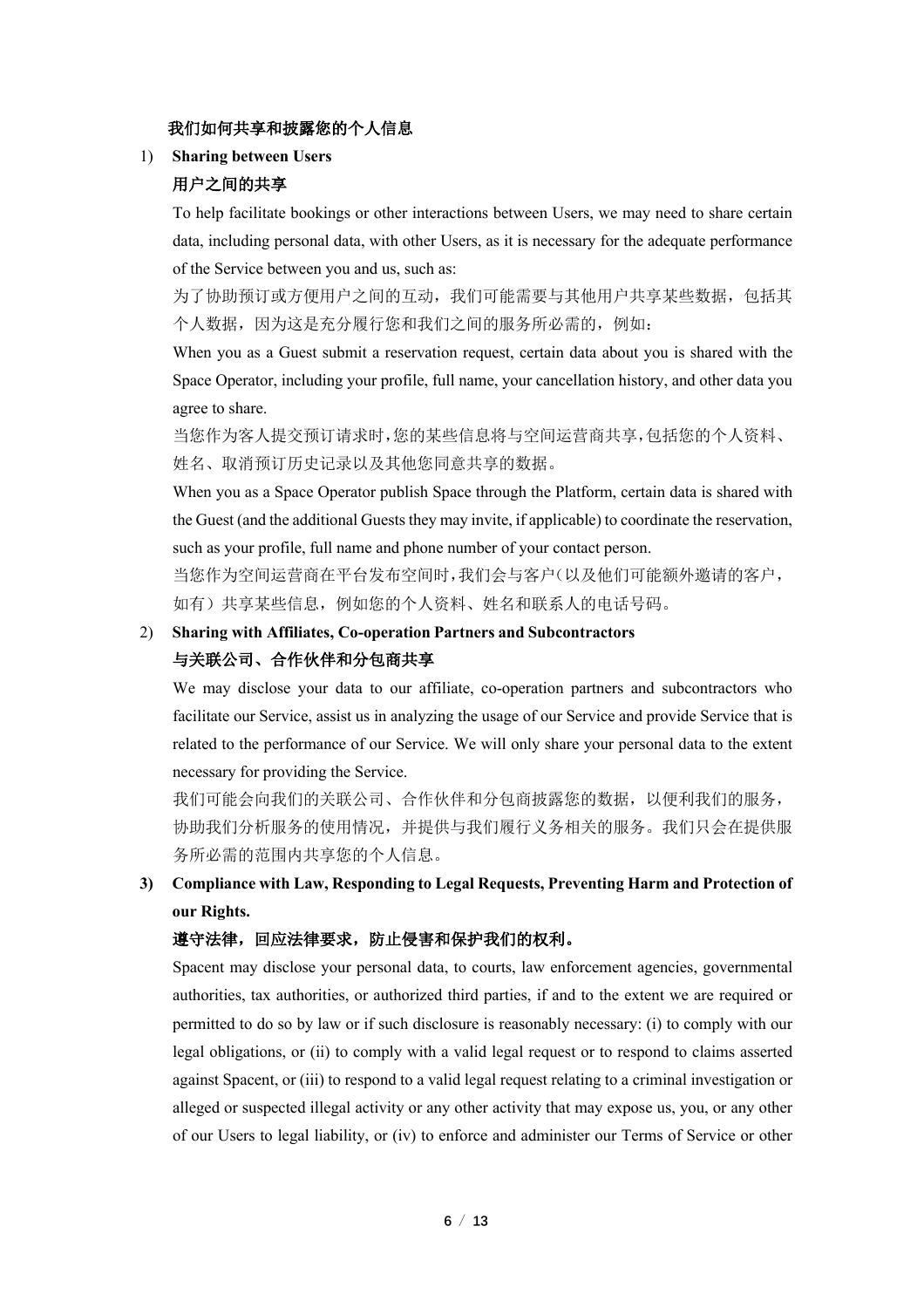agreements with Users, or (v) to protect the rights, property or personal safety of Spacent, its employees, its Members, or members of the public.

在法律要求或允许或者披露行为合理且必要的情况下,我们可向法院、执法机构、政府 机关、税务机关或经授权的第三方披露您的个人信息: (i) 遵守法律义务, 或(ii) 遵守 正当的法律要求或回应针对 Spacent 的起诉,或(iii)回应与刑事调查或涉嫌违法行为相 关的正当法律要求,或回应或处理可能使我们、您或其他用户承担法律责任的任何其他 活动,或(iv)执行和管理我们的服务条款或与用户达成的其他协议,或(v)保护 Spacent、 其员工、会员或社会成员的权利、财产或人身安全。

Where appropriate, we may notify Users about legal requests unless: (i) providing notice is prohibited by the legal process itself, by court order we receive, or by applicable law, or (ii) we believe that providing notice would be futile, ineffective, create a risk of injury or bodily harm to an individual or group, or create or increase a risk of fraud upon Spacent's property, its Users and the Spacent Platform.

在适当的情况下,我们会将法律要求告知用户,除非:(i)法律程序本身、我们收到的 法院命令或适用的法律禁止我们提供通知,或(ii)我们认为发出通知是徒劳的、无效的, 或会对个人或团体造成损害或人身伤害的风险,或对 Spacent 的财产、其用户和 Spacent 平台造成或增加欺诈和风险。

# **4) Business Transfers**

#### 业务转让

If Spacent undertakes or is involved in any merger, acquisition, reorganization, sale of assets, bankruptcy, or insolvency event, then we may sell, transfer or share some or all of our assets, including your data in connection with such transaction or in contemplation of such transaction (e.g., due diligence). In this event, we will notify you before your personal data is transferred and becomes subject to a different privacy policy.

如果 Spacent 进行或涉及任何兼并、收购、重组、资产转让、破产或资不抵债,则我们可 能出售、转让或共享我们的部分或全部资产,包括您与该等交易有关或预期中的数据(例 如尽职调查)。在此情况下,我们将在您的个人数据被转移并遵守不同的隐私政策之前 通知您。

#### **5) Aggregated Date**

#### **汇总**数据

We may also share aggregated data (data about our Users that we combine together so that it no longer identifies or references an individual User) and other anonymized data for regulatory compliance, industry and market analysis, research, demographic profiling, marketing and advertising, and other business purposes.

我们还可能共享汇总数据(我们将用户数据合并使其不再会被识别为或涉及某一特定用 户后得出的数据)和其他匿名数据,以实现监管合规、行业和市场分析、研究、人口统 计、营销和广告以及其他商业目的。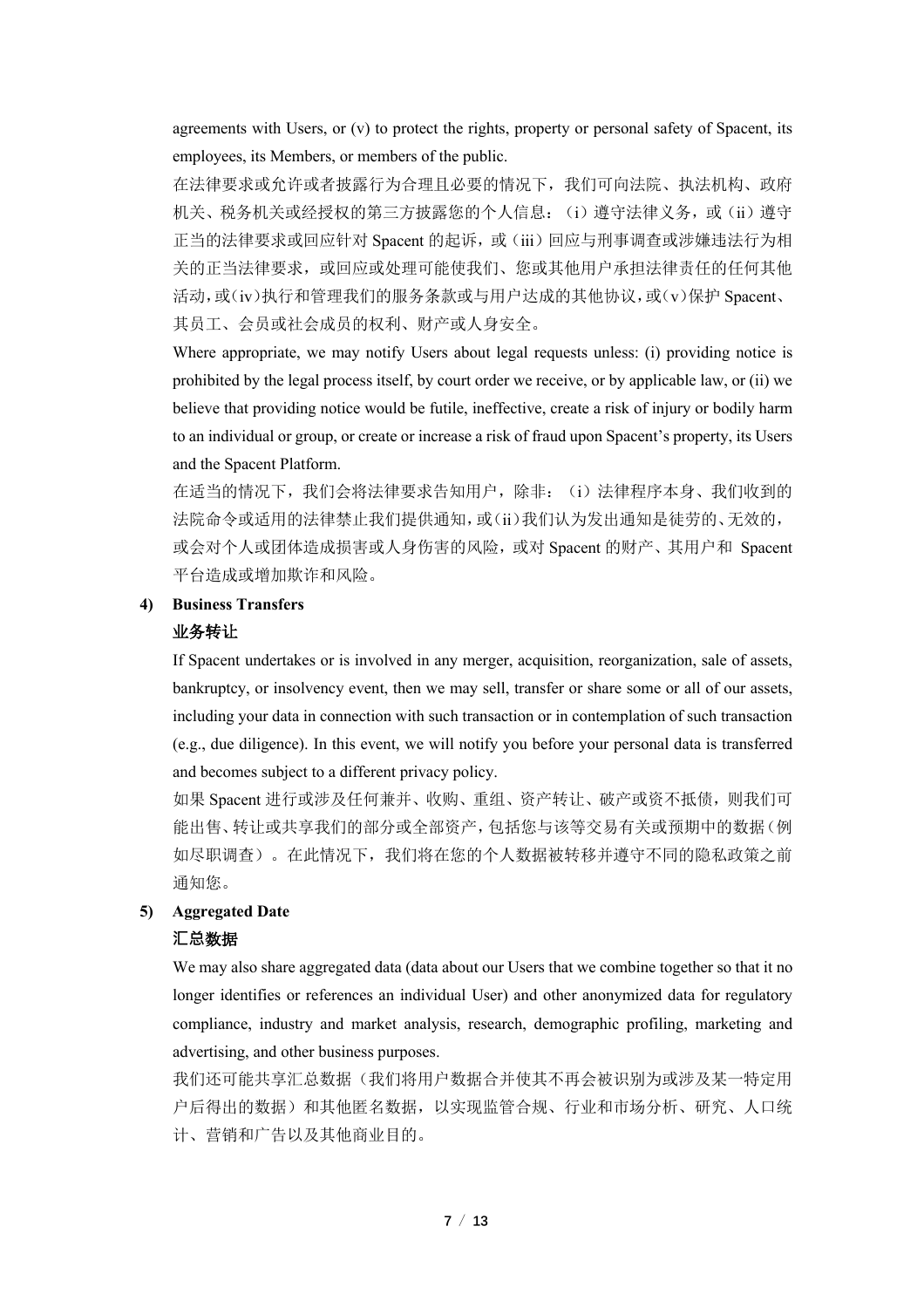# **7. Cookies and Third-party Links**

# **Cookie**和第三方链接

Cookies are small text files that are transferred to your device while using the mobile application. Our Service uses cookies and other similar technologies for the purpose of managing and developing the application as well as improving and analyzing user experience. If you use our Service and enable the cookies in your device settings, we deem that you have consented to the use of cookies in connection to the Service.

Cookie 是在使用移动应用程序时传输到您设备上的小型文本文件。我们的服务使用 Cookie 和 其他类似的技术来管理和开发应用程序,以及改进和分析用户体验。如果您使用我们的服务 并在您的设备设置中启用 Cookie, 我们认为您已经同意在服务中使用 Cookie。

We may use the following cookies:

我们可能使用以下 Cookie:

**1) Necessary cookies and Service provision***:* Cookies are essentially necessary for the proper functioning of our Service and they enable a good user experience. These cookies do not collect data that would enable us to identify the User.

必要的**Cookie**和服务提供:Cookie对于我们的服务的正常运作是必不可少的,并且能够 提供良好的用户体验。这些Cookie不会收集能够识别用户个人身份的数据。

- **2) Functionality cookies***:* These cookies enable personalized content and recognize and remember your preferences when you return to the Application. 功能**Cookie**:这些Cookie支持个性化的内容,并在您返回应用程序时识别和记住您的首 选项。
- **3) Statistics cookies**: These cookies can be used to improve the functioning of the Service. We receive data about how the Application is used, e.g., which parts of our Application are the most popular and how long Users stay on the Site while using the Application.

统计**Cookie**:这些Cookie可以用来改进服务质量。我们接收有关应用程序使用情况的数据,例如, 我们的应用程序的哪些部分最受欢迎,以及用户在使用应用程序时在网站上停留的时间。

**4) Social media and marketing cookies**: By using these cookies we can make the content of the Service as individually customized as possible, and thereby show e.g., targeted advertisement and content based on the User's prior behavior.

社交媒体和营销**Cookie**:通过使用这些Cookie,我们可以使服务的内容尽可能地个性化, 例如显示基于用户先前行为而推荐的的广告和内容。

**You can review the available cookie settings on your device. You can change settings for the use of cookies to decline the storing of cookies on your device. Please note that by blocking or deleting cookies you may not be able to take full advantage of the Service.**

您可以查看设备上的可用**Cookie**设置。您可以更改**Cookie**的使用设置,以拒绝在您的设备上 存储**Cookie**。请注意,如果您选择拒绝或删除**Cookie**,可能会影响我们服务的功能性、可用 性。

Our Platform may include links and connections to third party websites. These third-party services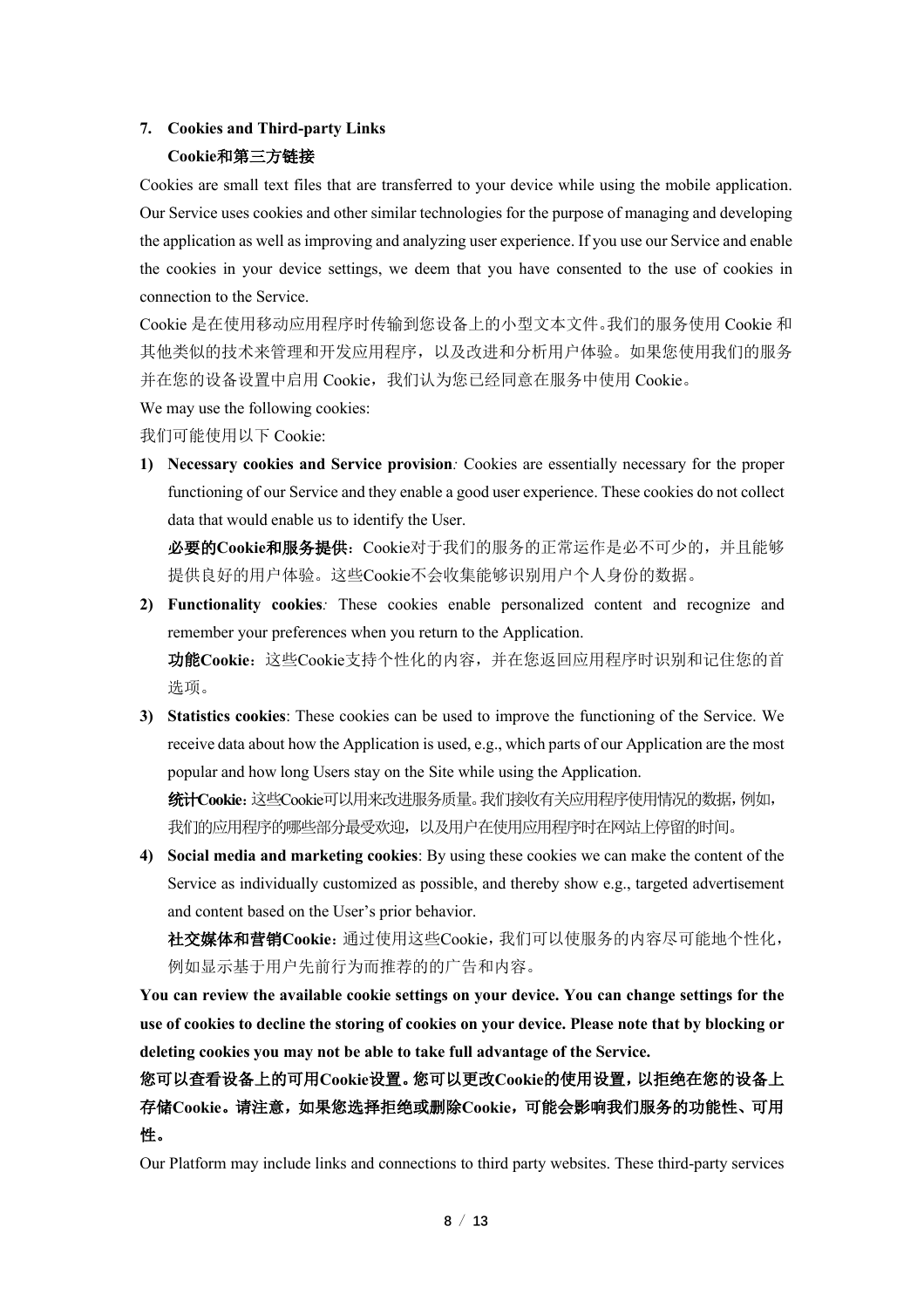and applications offered in connection to the Service are subject to the privacy policies or notices of such third parties. We recommend you familiarize yourself with such third-party privacy policies or notices.

我们的平台可能包括第三方网站的链接。这些第三方服务和应用程序受第三方的隐私政策 或通知的约束。我们在此建议您仔细了解此类第三方隐私政策或通知。

# **8. How Do We Protect and Store Your Data?** 我们如何保护和存储您的数据?

We use appropriate technical and organizational measures to protect your personal data. The data we collect and obtain is stored into secure physical environments with limited access and databases protected by firewalls and passwords. The personnel and processors of personal data are obliged to keep the data strictly confidential, and each User has a user ID and password to the systems where personal data is stored.

我们使用适当的技术和组织措施来保护您的个人数据。我们收集和获取的数据被存储在安 全且有访问限制的环境中,并且数据库受到防火墙和密码的保护。个人数据的主体和处理人 员都有义务对数据严格保密,并且每位用户均需使用独立的用户名和密码进入存储个人数 据的系统。

The personal data is stored for the period necessary to fulfill the purposes outlined in this Privacy Policy, and in no way shorter than the shortest period described by applicable laws. After that, the data will be deleted within a reasonable time frame or rendered anonymous. We store data in accordance with applicable legislation, and regularly review the need for storage of personal data. 您的个人数据的存储期限为完成本隐私政策之目的所必需的期限,且不得短于所适用的法 律规定的最短期限。在此之后,您的个人数据将在合理的期限内被删除或做匿名化处理。我 们会依法存储数据,并定期审查个人数据存储的需要。

**Please note and understand that the Internet cannot be absolutely secure. Despite the aforesaid protection measures taken, we still can't guarantee or promise with 100% certainty about the security of our Service or of any data provided by you.** If your personal data is leaked, your personal or property security may be affected. Therefore, we strongly advise you to assist us in protecting your account security by secure manner or using complicated password. Upon discovering the leakage of your personal data, please contact us immediately so that we can take relevant measures to protect your data security.

请注意和理解,互联网不可能是绝对安全的。尽管采取了上述保护措施,我们仍然不能**100%** 肯定地保证或承诺我们的服务以及您提供的任何数据的安全性。如果您的个人数据被泄露, 您的个人或财产安全可能受到影响。因此,我们强烈建议您以安全的方式或使用复杂的密码 来协助我们保护您的账户安全。一旦发现您的个人数据被泄露,请立即与我们联系,以便我 们采取相应的措施保护您的数据安全。

**We may transfer, store or process personal data, listed as below, outside mainland China as a part of our operations, including:**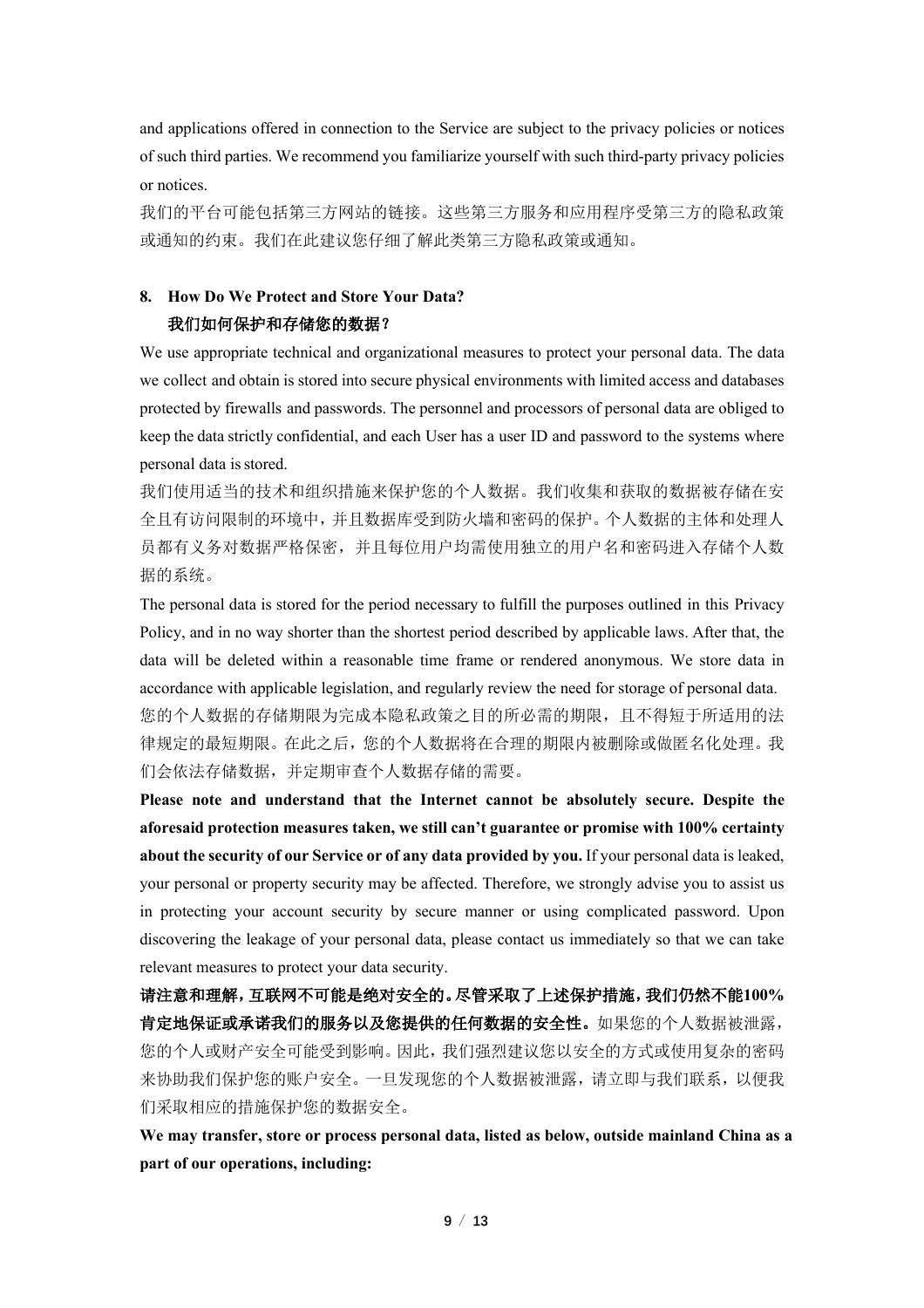作为我们业务的一部分,我们可能在中国大陆以外的地方传输、存储或处理以下所列的个人 数据,包括:

**When we transfer, store or process your personal data outside mainland China, we will make sure that the personal data is protected in accordance with applicable laws and regulations by implementing proper safeguards.**

# 当我们在中国大陆以外的地方传输、存储或处理您的个人数据时,我们将确保您的个人数据 按照适用的法律和法规得到保护。

## **9. Children's Privacy**

# 未成年的隐私

These Services is not directed to anyone under the age of 18. We do not knowingly collect personally identifiable data from children under 18. If you are a parent or guardian and you are aware that your child has provided us with personal data, please contact us so thatwe will be able to take necessary actions.

我们的服务不面向18岁以下的人士。我们不会有意收集18岁以下未成年的个人身份数据。如 果您是家长或监护人,并且您知道您的孩子已经向我们提供了个人数据,请与我们联系,以 便我们能够采取必要的措施。

# **10. What Are Your Rights as a Data Subject?** 您作为数据主体的权利是什么?

This Section describes your main rights to control your personal data in using our Service. Requirements and requests concerning your rights as a data subject should be submitted in writing to the address mentioned above in section "Data Controller and Contact Information". Your rights are including but not limited to:

本节描述您在使用我们的服务时,您享有的有关个人数据的主要权利。基于您作为数据主体 而享有的权利,您的各项请求应以书面形式提交至上述第二节"数据控制人和联系方式"中所 述的地址。您的权利包括但不限于:

## 1) **Right to access**

# 访问权

You can inquire or access your relevant personal data in Spacent Service. 您可以在 Spacent 服务中查询或访问您的个人数据。

2) **Right to rectify**

修改权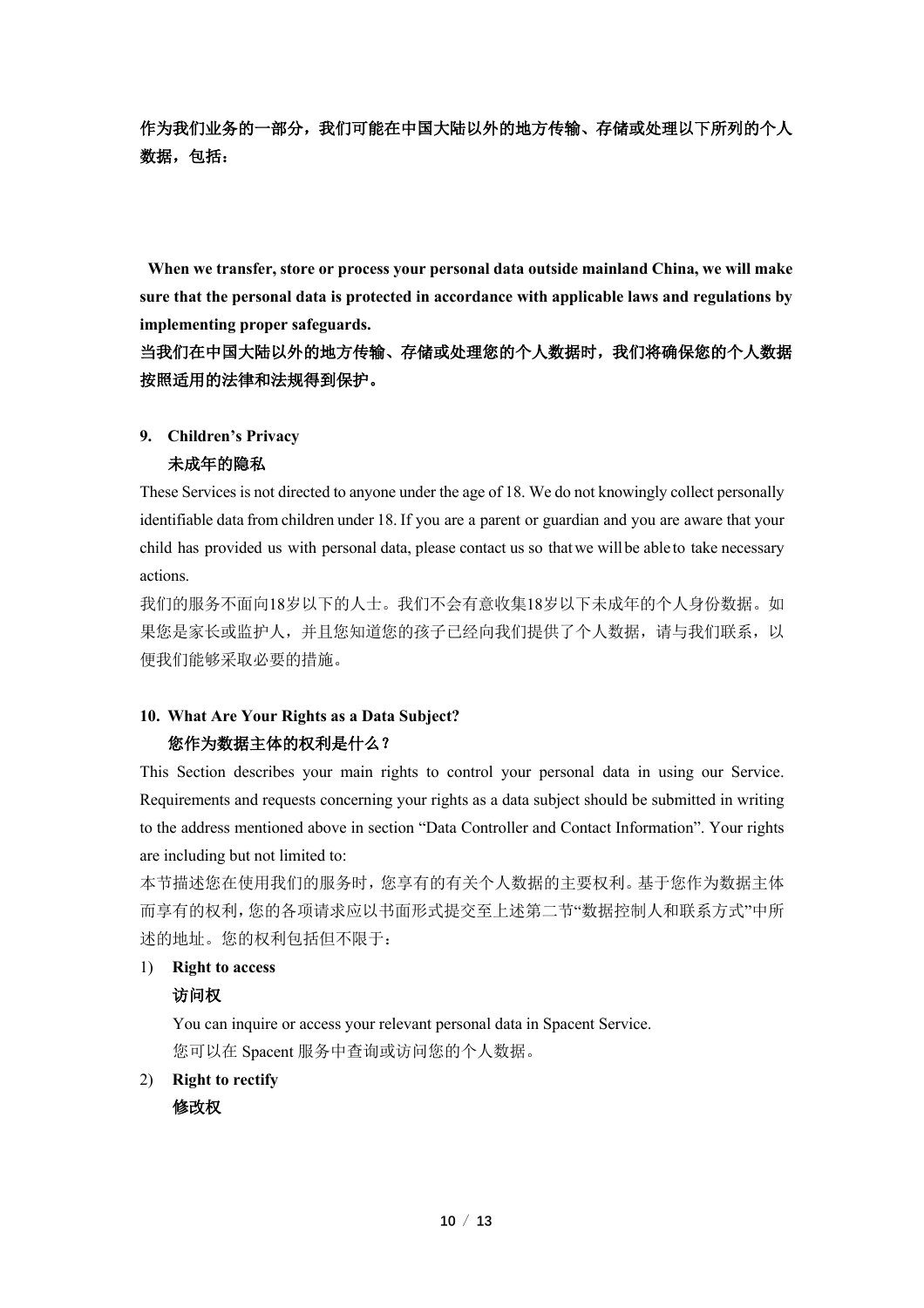You may rectify or alter part of your personal data by following the operation guide and settings on relevant pages in Spacent Service and you can also directly contact us to modify or alter your data.

您可以按照我们在 Spacent 服务的相关页面中给出的操作指南和设置界面中更正或修改 您的部分个人数据,也可以直接联系我们来更正或修改您的数据。

#### 3) **Right to delete**

## 删除权

You can delete your relevant personal data in Spacent Service. You can delete part of your personal data online via the operation guide and settings of relevant product, or via application for deletion to us.

您可以在 Spacent 服务中删除您的相关个人数据。您可以通过相关的操作指南和设置, 或通过向我们申请来删除您的部分个人数据。

You can directly demand us to delete your personal data or notify the receiving third-party to delete such if we collect, use or share your personal data in violation with relevant laws and regulations, except where such data has been anonymized or otherwise stipulated by relevant laws or regulations.

如果我们在收集、使用或共享您的个人数据时违反相关法律法规的规定, 您可以直接要 求我们删除您的个人数据或通知接收第三方删除您的个人数据,但该等数据已经被匿名 化处理或相关法律法规另有规定的情况除外。

**You understand and agree that once you delete your personal data from Spacent Service by yourself or with our help, we may not immediately delete your data from the backup system subject to applicable laws and regulations and relevant security technology, in which case, we will store your personal data in a secure manner and separate such from any further data processing, till such data is deleted or anonymized during the update of our backup system.**

您理解并同意,一旦您自行或在我们的帮助下从 **Spacent** 服务中删除您的个人数据,我 们可能不会立即从备份系统中删除您的数据。在此情况下,我们将以安全的方式存储您 的个人数据,并将其与其他信息隔离以避免被进一步处理,直至该等数据在我们的备份 系统更新时被删除或被匿名化处理。

#### 4) **Right to withdraw your consent**

## 撤回同意权

When the processing of personal data is based on your consent, you have the right to withdraw that consent at any time. The withdrawal of your consent does not affect the lawfulness of processing based on consent before the withdrawal. When we process data regarding your location, the processing is always based on your consent. You can also deny any direct marketing and withdraw your consent regarding electronic direct marketing by following the instructions received in connection to the marketing communication.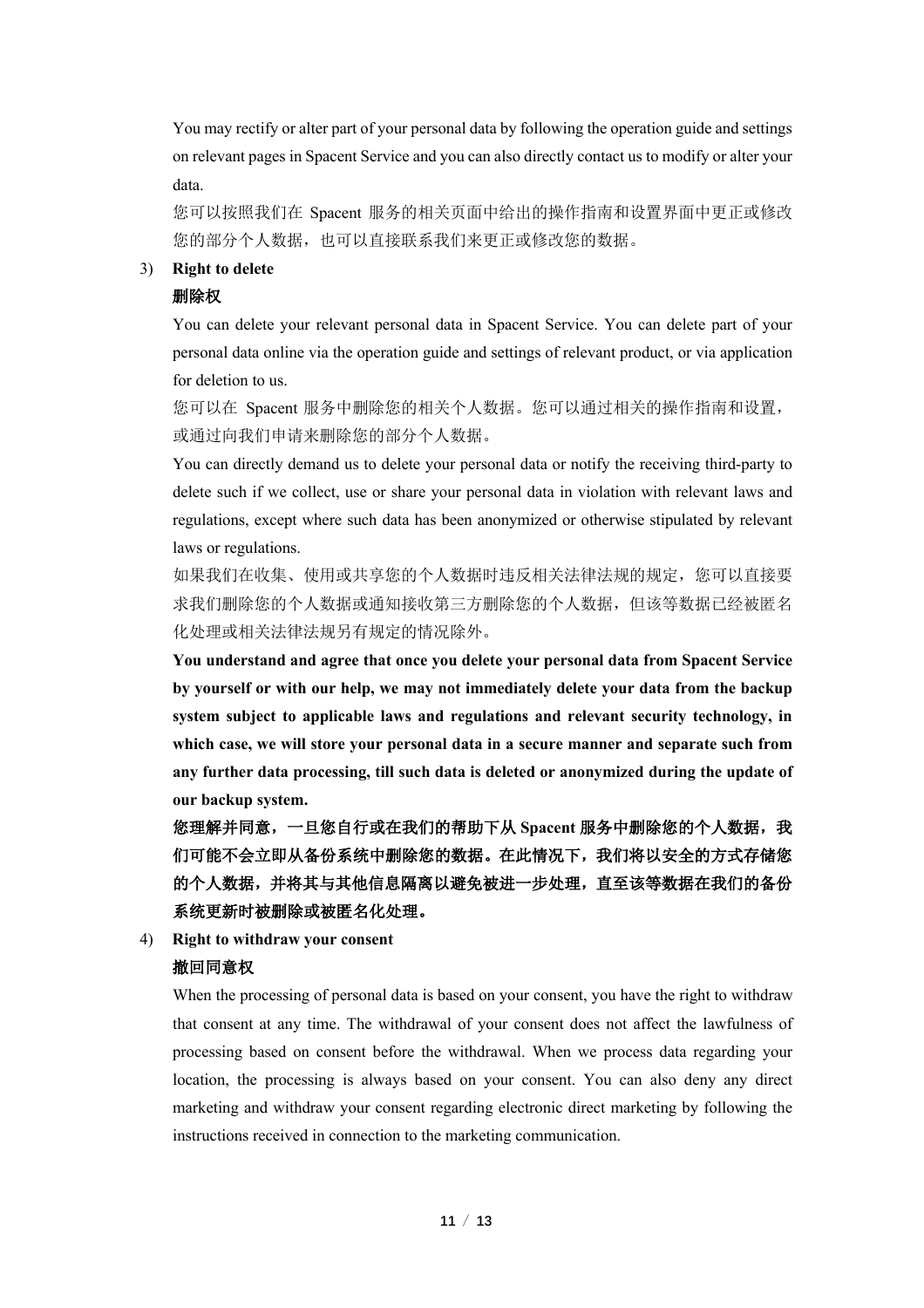当我们基于您的同意处理您的个人数据时,您有权随时撤销该同意。您撤销同意并不影 响我们在此之前基于您的同意而处理数据的合法性。当我们处理的数据涉及到您的地理 位置信息时,处理过程将始终基于您的同意。您也可以按照收到的与营销沟通有关的提 示,拒绝任何电商营销,并撤回您对电商营销的同意。

#### 5) **Right to object**

#### 反对权

You also have the right to object to the processing of your personal data or request restricting the processing, as well as the right to lodge a complaint with a supervisory authority. 您有权对您的个人数据的处理提出异议或要求限制处理,并有权向主管当局提出投诉。

# **11. Changes to this Privacy Policy** 隐私政策的变更

We may update this Privacy Policy from time to time. Therefore, you are advised to review this page periodically for any changes. If any changes are made, we will notify you in one or more manners including announcement, push notification, email or any other means before the updated Policy takes effect. If such updates involve collection of more personal data, or changes in the purpose or manner in using/sharing personal data or the receiving third party, we will obtain your authorization and consent. **If you still choose to use Spacent Service, it shall be deemed that you have fully read, acknowledged and agreed to be bound by the updated or changed Policy.**  我们可能会不时更新本隐私政策。因此,我们建议您定期查阅此页面是否有任何更改。如有

任何更改,我们将在更新后的政策生效前以一种或多种方式通知您,包括公告、推送通知、 电子邮件或任何其他方式。如果该等更新涉及更多的个人数据收集,或更改使用/共享个人 数据的目的或方式或接收信息的第三方,我们将获得您的授权和同意。如果您仍然选择使用 Spacent服务, 则视为您已充分阅读、确认并同意接受更新后政策的约束。

#### **12. Dispute Resolution**

#### 争议解决

This Policy shall be subject to the laws and regulations of the People's Republic of China (exclusive of laws and regulations in Hongkong, Taiwan and Macao).

本政策适用中华人民共和国的法律和法规(不包括香港、台湾和澳门地区的法律和法规)。 Any dispute that raised out of or related to this Policy, including but not limited to carrying out the provisions of this Policy, if cannot be settled through negotiation, shall be submitted to **Shanghai International Economic and Trade Arbitration Commission (also known as the Shanghai International Arbitration Center) for arbitration**. The arbitration shall be held in Shanghai, and the arbitral award shall be final and binding on both parties.

因本政策引起的或与本政策有关的任何争议,包括但不限于执行本政策的规定,如不能通过 协商解决,应提交至上海国际经济贸易仲裁委员会(又称上海国际仲裁中心)进行仲裁。仲 裁将在上海进行,仲裁裁决是终局的,对双方均有约束力。